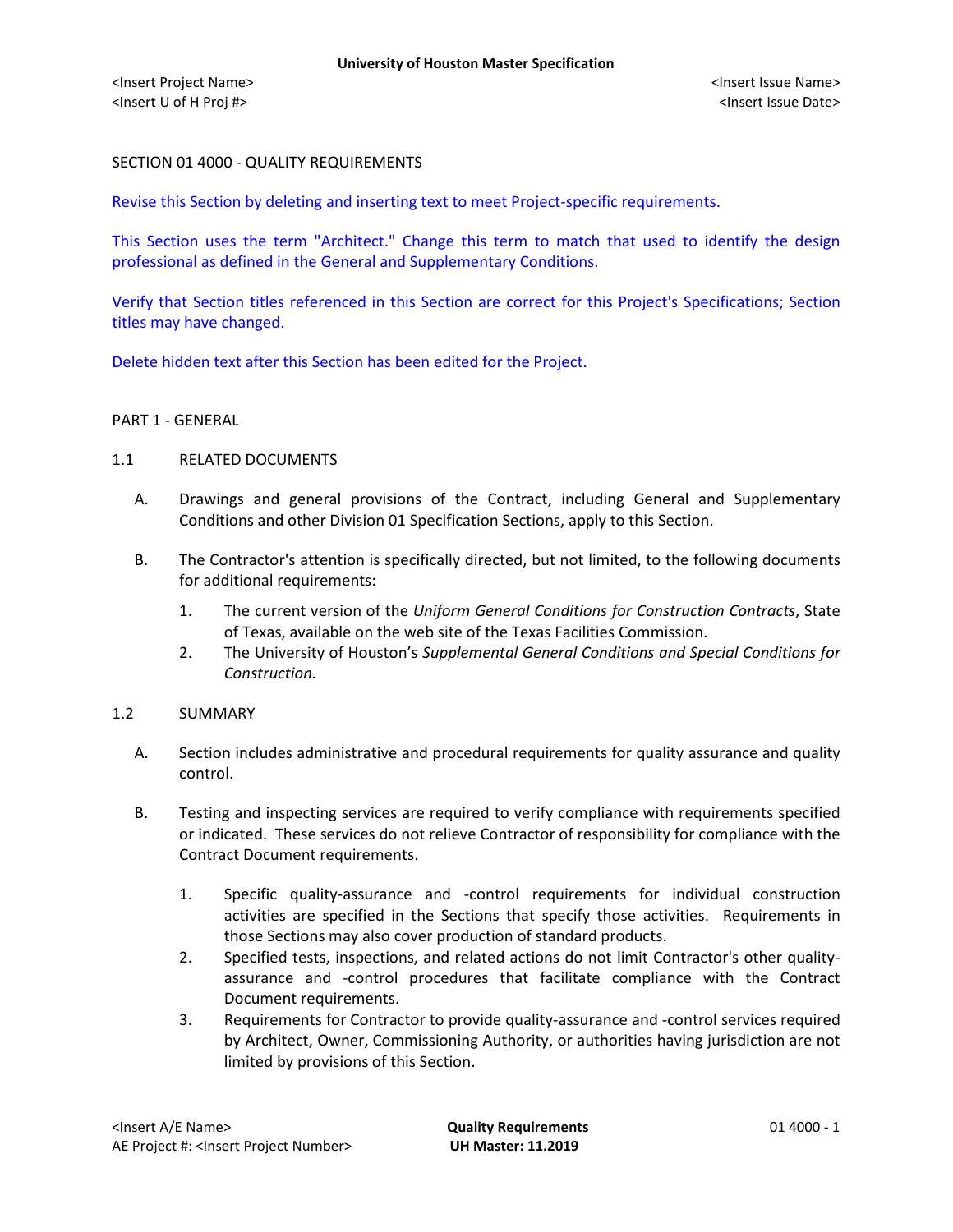4. Specific test and inspection requirements are not specified in this Section.

# 1.3 DEFINITIONS

- A. Quality-Assurance Services: Activities, actions, and procedures performed before and during execution of the Work to guard against defects and deficiencies and substantiate that proposed construction will comply with requirements.
- B. Quality-Control Services: Tests, inspections, procedures, and related actions during and after execution of the Work to evaluate that actual products incorporated into the Work and completed construction comply with requirements. Services do not include contract enforcement activities performed by Architect.

Retain "Mockups" Paragraph below if Project requires mockups. Revise if any mockups are to be constructed at an off-site location.

C. Mockups: Full-size physical assemblies that are constructed on-site. Mockups are constructed to verify selections made under Sample submittals; to demonstrate aesthetic effects and, where indicated, qualities of materials and execution; to review coordination, testing, or operation; to show interface between dissimilar materials; and to demonstrate compliance with specified installation tolerances. Mockups are not Samples. Unless otherwise indicated, approved mockups establish the standard by which the Work will be judged.

Retain one or more of three mockup subparagraphs below if applicable to Project.

- 1. Laboratory Mockups: Full-size physical assemblies constructed at testing facility to verify performance characteristics.
- 2. Integrated Exterior Mockups: Mockups of the exterior envelope erected separately from the building but on Project site, consisting of multiple products, assemblies, and subassemblies.
- 3. Room Mockups: Mockups of typical interior spaces complete with wall, floor, and ceiling finishes, doors, windows, millwork, casework, specialties, furnishings and equipment, and lighting.
- D. Preconstruction Testing: Tests and inspections performed specifically for Project before products and materials are incorporated into the Work, to verify performance or compliance with specified criteria.
- E. Product Testing: Tests and inspections that are performed by an NRTL, an NVLAP, or a testing agency qualified to conduct product testing and acceptable to authorities having jurisdiction, to establish product performance and compliance with specified requirements.
- F. Source Quality-Control Testing: Tests and inspections that are performed at the source, e.g., plant, mill, factory, or shop.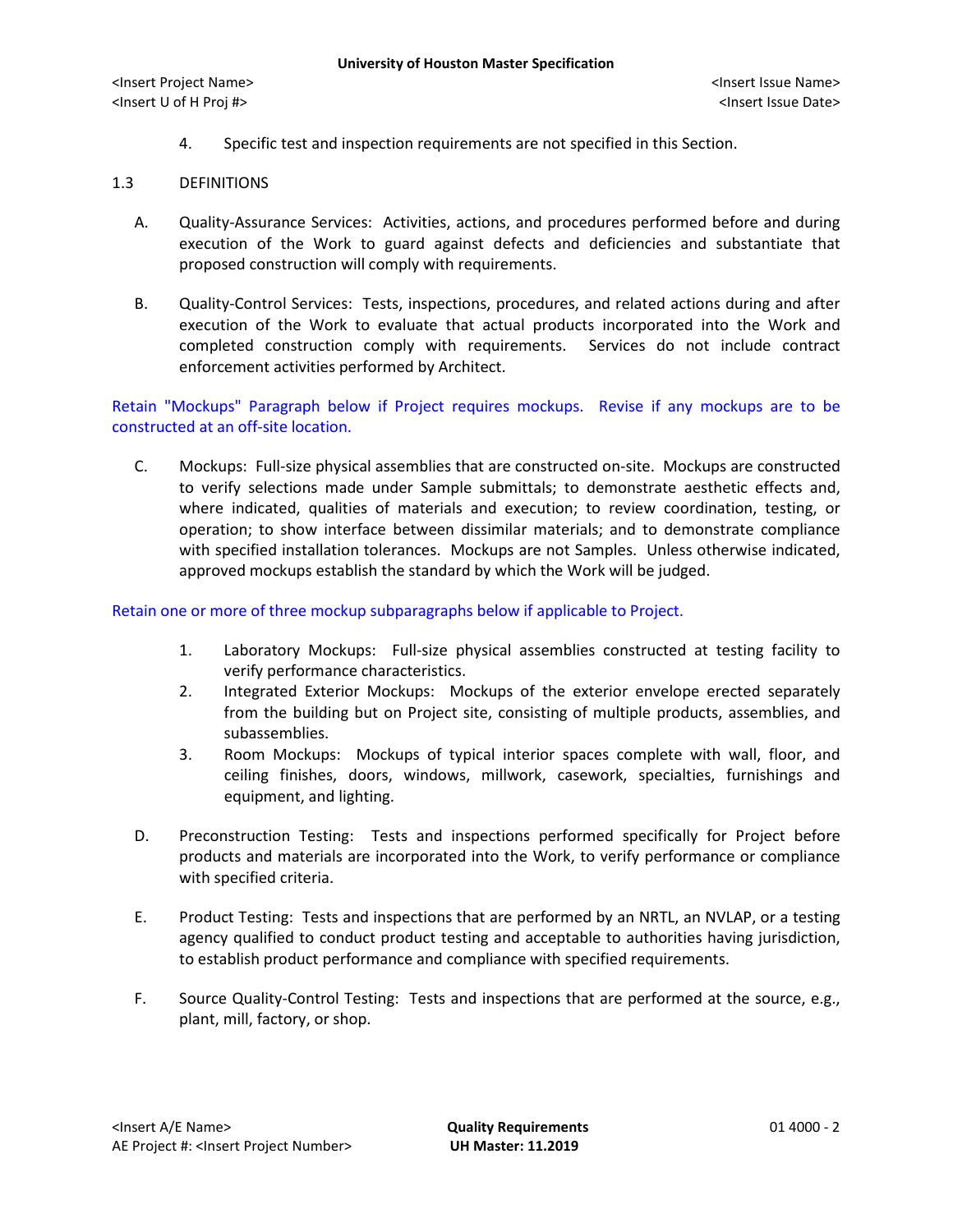- G. Field Quality-Control Testing: Tests and inspections that are performed on-site for installation of the Work and for completed Work.
- H. Testing Agency: An entity engaged to perform specific tests, inspections, or both. Testing laboratory shall mean the same as testing agency.
- I. Installer/Applicator/Erector: Contractor or another entity engaged by Contractor as an employee, Subcontractor, or Sub-subcontractor, to perform a particular construction operation, including installation, erection, application, and similar operations.
	- 1. Use of trade-specific terminology in referring to a trade or entity does not require that certain construction activities be performed by accredited or unionized individuals, or that requirements specified apply exclusively to specific trade(s).

## 1.4 CONFLICTING REQUIREMENTS

- A. Referenced Standards: If compliance with two or more standards is specified and the standards establish different or conflicting requirements for minimum quantities or quality levels, comply with the most stringent requirement. Refer conflicting requirements that are different, but apparently equal, to Architect for a decision before proceeding.
- B. Minimum Quantity or Quality Levels: The quantity or quality level shown or specified shall be the minimum provided or performed. The actual installation may comply exactly with the minimum quantity or quality specified, or it may exceed the minimum within reasonable limits. To comply with these requirements, indicated numeric values are minimum or maximum, as appropriate, for the context of requirements. Refer uncertainties to Architect for a decision before proceeding.

#### 1.5 ACTION SUBMITTALS

- A. Shop Drawings: For integrated exterior mockups, provide plans, sections, and elevations, indicating materials and size of mockup construction.
	- 1. Indicate manufacturer and model number of individual components.
	- 2. Provide axonometric drawings for conditions difficult to illustrate in two dimensions.

#### 1.6 INFORMATIONAL SUBMITTALS

- A. Contractor's Quality-Control Plan: For quality-assurance and quality-control activities and responsibilities.
- B. Qualification Data: For Contractor's quality-control personnel.
- C. Testing Agency Qualifications: For testing agencies specified in "Quality Assurance" Article to demonstrate their capabilities and experience. Include proof of qualifications in the form of a recent report on the inspection of the testing agency by a recognized authority.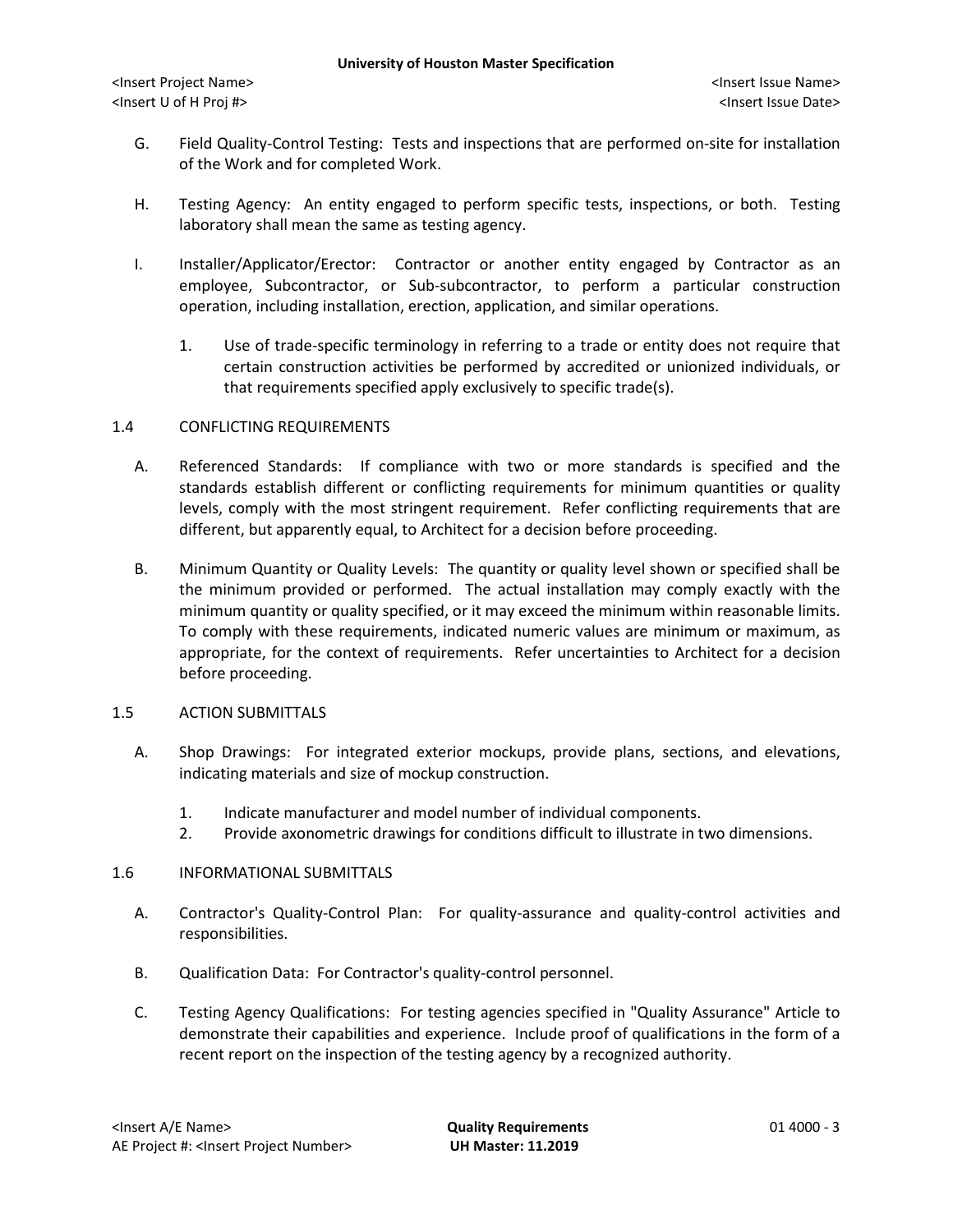- D. Schedule of Tests and Inspections: Prepare in tabular form and include the following:
	- 1. Specification Section number and title.
	- 2. Entity responsible for performing tests and inspections.
	- 3. Description of test and inspection.
	- 4. Identification of applicable standards.
	- 5. Identification of test and inspection methods.
	- 6. Number of tests and inspections required.
	- 7. Time schedule or time span for tests and inspections.
	- 8. Requirements for obtaining samples.
	- 9. Unique characteristics of each quality-control service.

#### 1.7 CONTRACTOR'S QUALITY-CONTROL PLAN

- A. Quality-Control Plan, General: Submit quality-control plan within 10 days of Notice to Proceed, and not less than five days prior to preconstruction conference. Submit in format acceptable to Architect. Identify personnel, procedures, controls, instructions, tests, records, and forms to be used to carry out Contractor's quality-assurance and quality-control responsibilities. Coordinate with Contractor's construction schedule.
- B. Quality-Control Personnel Qualifications: Engage qualified full-time personnel trained and experienced in managing and executing quality-assurance and quality-control procedures similar in nature and extent to those required for Project.
	- 1. Project quality-control manager may also serve as Project superintendent.
- C. Submittal Procedure: Describe procedures for ensuring compliance with requirements through review and management of submittal process. Indicate qualifications of personnel responsible for submittal review.
- D. Testing and Inspection: In quality-control plan, include a comprehensive schedule of Work requiring testing or inspection, including the following:
	- 1. Contractor-performed tests and inspections including subcontractor-performed tests and inspections. Include required tests and inspections and Contractor-elected tests and inspections.
	- 2. Special inspections required by authorities having jurisdiction and indicated on the "Statement of Special Inspections."
	- 3. Owner-performed tests and inspections indicated in the Contract Documents, including tests and inspections indicated to be performed by the Commissioning Authority.
- E. Continuous Inspection of Workmanship: Describe process for continuous inspection during construction to identify and correct deficiencies in workmanship in addition to testing and inspection specified. Indicate types of corrective actions to be required to bring work into compliance with standards of workmanship established by Contract requirements and approved mockups.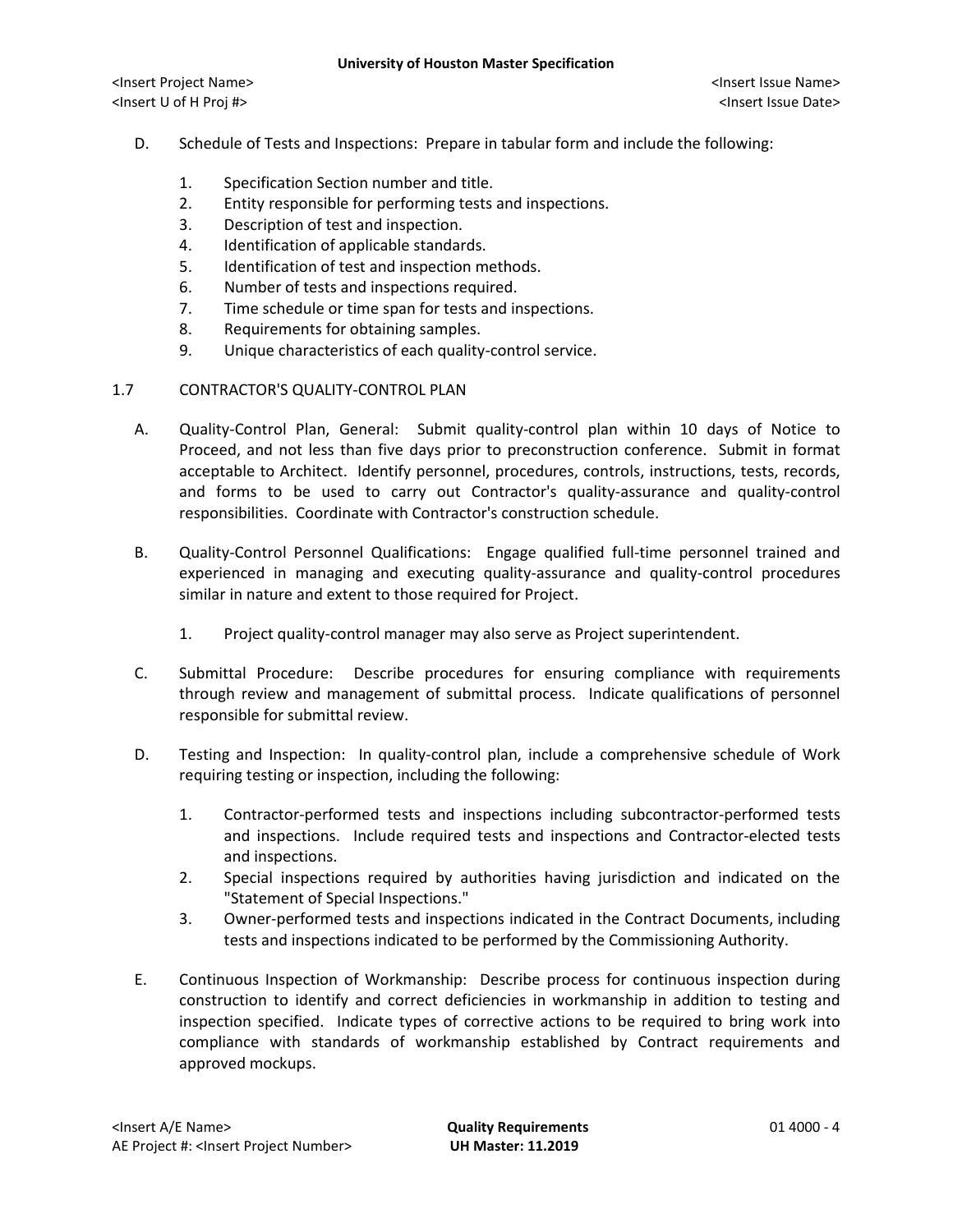F. Monitoring and Documentation: Maintain testing and inspection reports including log of approved and rejected results. Include work Architect has indicated as nonconforming or defective. Indicate corrective actions taken to bring nonconforming work into compliance with requirements. Comply with requirements of authorities having jurisdiction.

# 1.8 REPORTS AND DOCUMENTS

#### Revise "Test and Inspection Reports" Paragraph below to suit Project.

- A. Test and Inspection Reports: Prepare and submit certified written reports specified in other Sections. Include the following:
	- 1. Date of issue.
	- 2. Project title and number.
	- 3. Name, address, and telephone number of testing agency.
	- 4. Dates and locations of samples and tests or inspections.
	- 5. Names of individuals making tests and inspections.
	- 6. Description of the Work and test and inspection method.
	- 7. Identification of product and Specification Section.
	- 8. Complete test or inspection data.
	- 9. Test and inspection results and an interpretation of test results.
	- 10. Record of temperature and weather conditions at time of sample taking and testing and inspecting.
	- 11. Comments or professional opinion on whether tested or inspected Work complies with the Contract Document requirements.
	- 12. Name and signature of laboratory inspector.
	- 13. Recommendations on retesting and reinspecting.
- B. Manufacturer's Technical Representative's Field Reports: Prepare written information documenting manufacturer's technical representative's tests and inspections specified in other Sections. Include the following:
	- 1. Name, address, and telephone number of technical representative making report.
	- 2. Statement on condition of substrates and their acceptability for installation of product.
	- 3. Statement that products at Project site comply with requirements.
	- 4. Summary of installation procedures being followed, whether they comply with requirements and, if not, what corrective action was taken.
	- 5. Results of operational and other tests and a statement of whether observed performance complies with requirements.
	- 6. Statement whether conditions, products, and installation will affect warranty.
	- 7. Other required items indicated in individual Specification Sections.
- C. Factory-Authorized Service Representative's Reports: Prepare written information documenting manufacturer's factory-authorized service representative's tests and inspections specified in other Sections. Include the following: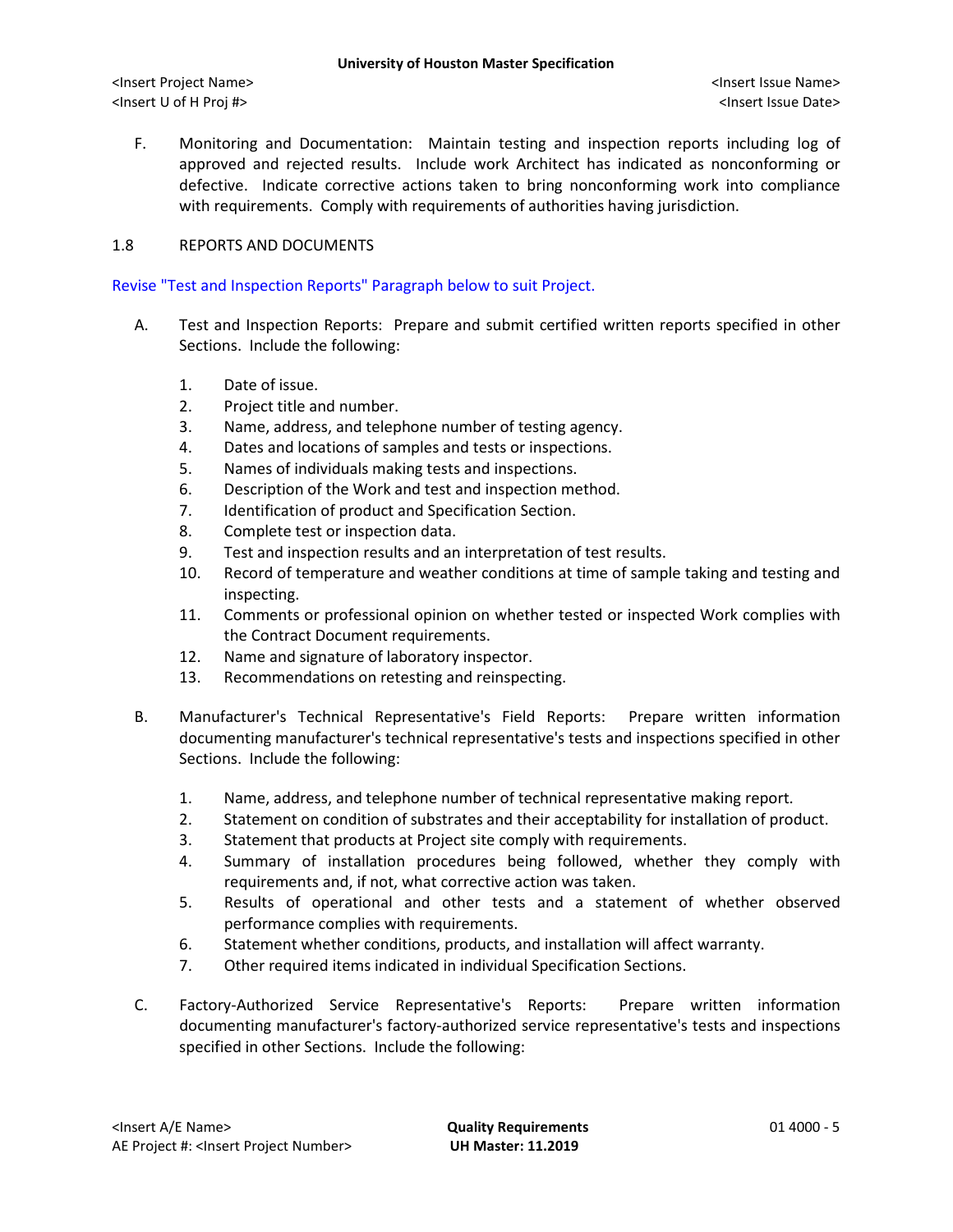- 1. Name, address, and telephone number of factory-authorized service representative making report.
- 2. Statement that equipment complies with requirements.
- 3. Results of operational and other tests and a statement of whether observed performance complies with requirements.
- 4. Statement whether conditions, products, and installation will affect warranty.
- 5. Other required items indicated in individual Specification Sections.
- D. Permits, Licenses, and Certificates: For Owner's records, submit copies of permits, licenses, certifications, inspection reports, releases, jurisdictional settlements, notices, receipts for fee payments, judgments, correspondence, records, and similar documents, established for compliance with standards and regulations bearing on performance of the Work.

## 1.9 QUALITY ASSURANCE

- A. General: Qualifications paragraphs in this article establish the minimum qualification levels required; individual Specification Sections specify additional requirements.
- B. Manufacturer Qualifications: A firm experienced in manufacturing products or systems similar to those indicated for this Project and with a record of successful in-service performance, as well as sufficient production capacity to produce required units.
- C. Fabricator Qualifications: A firm experienced in producing products similar to those indicated for this Project and with a record of successful in-service performance, as well as sufficient production capacity to produce required units.
- D. Installer Qualifications: A firm or individual experienced in installing, erecting, or assembling work similar in material, design, and extent to that indicated for this Project, whose work has resulted in construction with a record of successful in-service performance.
- E. Professional Engineer Qualifications: A professional engineer who is legally qualified to practice in jurisdiction where Project is located and who is experienced in providing engineering services of the kind indicated. Engineering services are defined as those performed for installations of the system, assembly, or product that are similar in material, design, and extent to those indicated for this Project.

Retain "Specialists" Paragraph below if other Specification Sections assign certain items of work to preselected subcontractors (specialists). Revise to suit Project.

- F. Specialists: Certain Specification Sections require that specific construction activities shall be performed by entities who are recognized experts in those operations. Specialists shall satisfy qualification requirements indicated and shall be engaged for the activities indicated.
	- 1. Requirements of authorities having jurisdiction shall supersede requirements for specialists.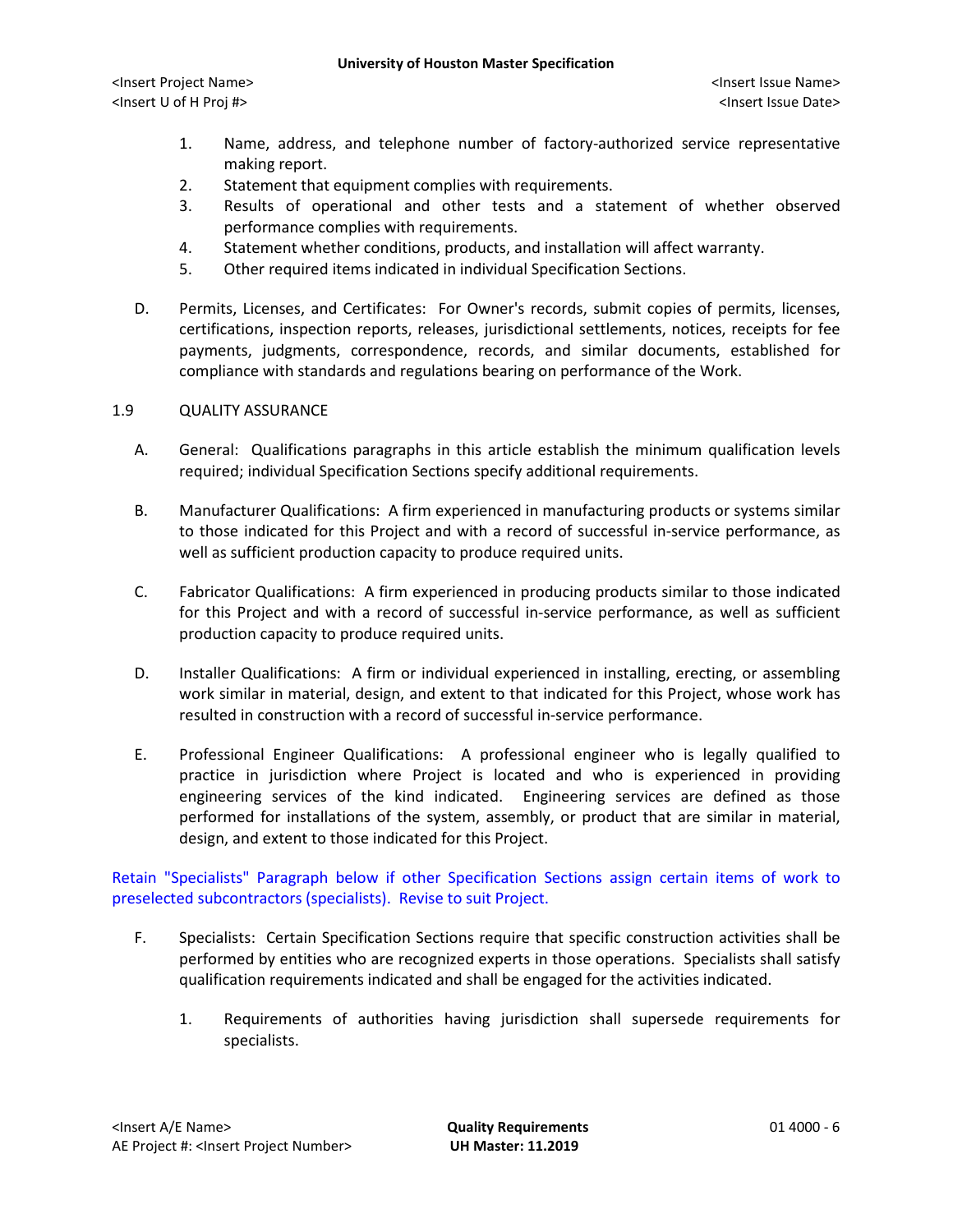- G. Testing Agency Qualifications: An NRTL, an NVLAP, or an independent agency with the experience and capability to conduct testing and inspecting indicated, as documented according to ASTM E 329; and with additional qualifications specified in individual Sections; and, where required by authorities having jurisdiction, that is acceptable to authorities.
	- 1. NRTL: A nationally recognized testing laboratory according to 29 CFR 1910.7.
	- 2. NVLAP: A testing agency accredited according to NIST's National Voluntary Laboratory Accreditation Program.
- H. Manufacturer's Technical Representative Qualifications: An authorized representative of manufacturer who is trained and approved by manufacturer to observe and inspect installation of manufacturer's products that are similar in material, design, and extent to those indicated for this Project.
- I. Factory-Authorized Service Representative Qualifications: An authorized representative of manufacturer who is trained and approved by manufacturer to inspect installation of manufacturer's products that are similar in material, design, and extent to those indicated for this Project.

Retain "Preconstruction Testing" Paragraph below if preconstruction testing is required. Indicate in individual Specification Sections whether Owner or Contractor engages testing agency.

- J. Preconstruction Testing: Where testing agency is indicated to perform preconstruction testing for compliance with specified requirements for performance and test methods, comply with the following:
	- 1. Contractor responsibilities include the following:
		- a. Provide test specimens representative of proposed products and construction.
		- b. Submit specimens in a timely manner with sufficient time for testing and analyzing results to prevent delaying the Work.
		- c. Provide sizes and configurations of test assemblies, mockups, and laboratory mockups to adequately demonstrate capability of products to comply with performance requirements.
		- d. Build site-assembled test assemblies and mockups using installers who will perform same tasks for Project.
		- e. Build laboratory mockups at testing facility using personnel, products, and methods of construction indicated for the completed Work.
		- f. When testing is complete, remove test specimens, assemblies, mockups, and laboratory mockups; do not reuse products on Project.
	- 2. Testing Agency Responsibilities: Submit a certified written report of each test, inspection, and similar quality-assurance service to Architect and Commissioning Authority, with copy to Contractor. Interpret tests and inspections and state in each report whether tested and inspected work complies with or deviates from the Contract Documents.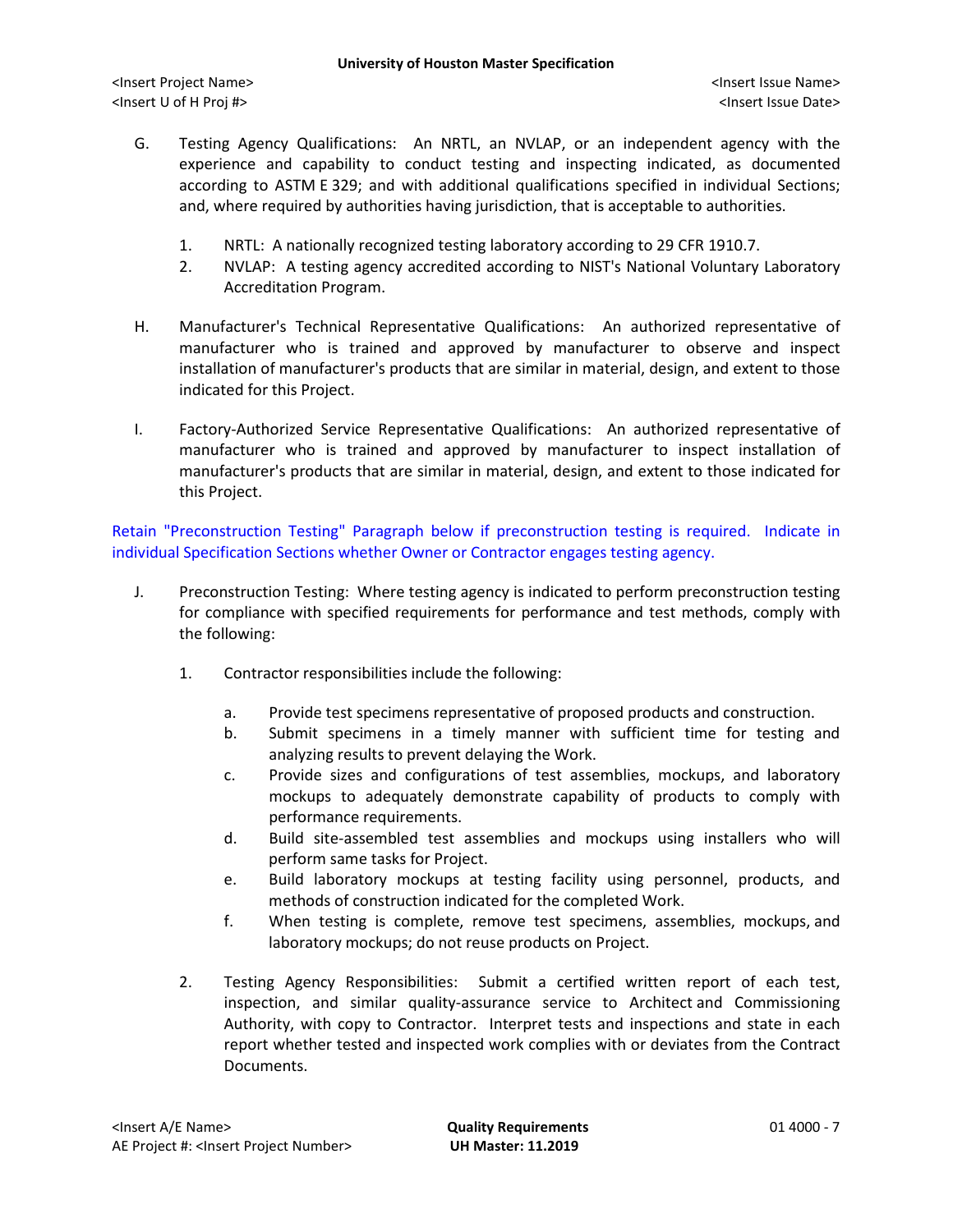- K. Mockups: Before installing portions of the Work requiring mockups, build mockups for each form of construction and finish required to comply with the following requirements, using materials indicated for the completed Work:
	- 1. Build mockups in location and of size indicated or, if not indicated, as directed by Architect.
	- 2. Notify Architect seven days in advance of dates and times when mockups will be constructed.
	- 3. Employ supervisory personnel who will oversee mockup construction. Employ workers that will be employed during the construction at Project.
	- 4. Demonstrate the proposed range of aesthetic effects and workmanship.
	- 5. Obtain Architect's approval of mockups before starting work, fabrication, or construction.
		- a. Allow seven days for initial review and each re-review of each mockup.
	- 6. Maintain mockups during construction in an undisturbed condition as a standard for judging the completed Work.
	- 7. Demolish and remove mockups when directed unless otherwise indicated.

Retain one or both of "Integrated Exterior Mockups" and "Room Mockups" paragraphs below describing special mockups as appropriate to Project.

- L. Integrated Exterior Mockups: Construct integrated exterior mockup according to approved Shop Drawings. Coordinate installation of exterior envelope materials and products for which mockups are required in individual Specification Sections, along with supporting materials.
- M. Room Mockups: Construct room mockups incorporating required materials and assemblies, finished according to requirements. Provide required lighting and additional lighting where required to enable Architect to evaluate quality of the Work. Provide room mockups of the following rooms:
	- 1. <**Insert room name or description**>.

"Laboratory Mockups" Paragraph below is usually limited to non-standard storefronts and curtain-wall systems to be tested for a project. This should be deleted for most projects.

- N. Laboratory Mockups: Comply with requirements of preconstruction testing and those specified in individual Specification Sections.
- 1.10 QUALITY CONTROL
	- A. Owner Responsibilities: Where quality-control services are indicated as Owner's responsibility, Owner will engage a qualified testing agency to perform these services.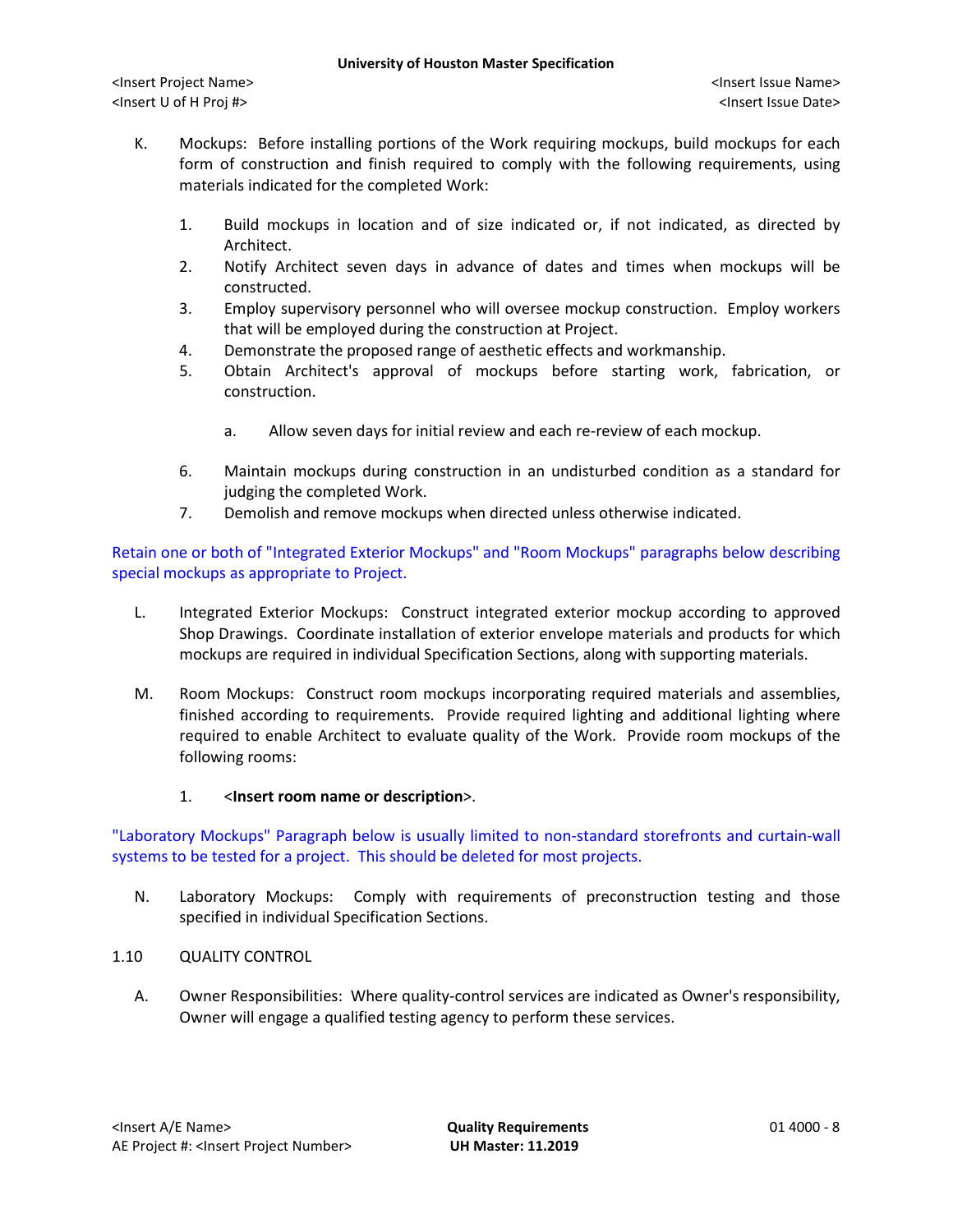1. Owner will furnish Contractor with names, addresses, and telephone numbers of testing agencies engaged and a description of types of testing and inspecting they are engaged to perform.

Retain first subparagraph below where cost of quality-control services must be included in the Contract Sum and where Owner wants to retain control of these services over certain construction operations.

- 2. Payment for these services will be made from testing and inspecting allowances, as authorized by Change Orders.
- 3. Costs for retesting and reinspecting construction that replaces or is necessitated by work that failed to comply with the Contract Documents will be charged to Contractor.
- B. Contractor Responsibilities: Tests and inspections not explicitly assigned to Owner are Contractor's responsibility. Perform additional quality-control activities required to verify that the Work complies with requirements, whether specified or not.
	- 1. Unless otherwise indicated, provide quality-control services specified and those required by authorities having jurisdiction. Perform quality-control services required of Contractor by authorities having jurisdiction, whether specified or not.

Retain first subparagraph below if some Specification Sections require an independent testing agency to perform certain tests and inspections.

- 2. Where services are indicated as Contractor's responsibility, engage a qualified testing agency to perform these quality-control services.
	- a. Contractor shall not employ same entity engaged by Owner, unless agreed to in writing by Owner.
- 3. Notify testing agencies at least 24 hours in advance of time when Work that requires testing or inspecting will be performed.
- 4. Where quality-control services are indicated as Contractor's responsibility, submit a certified written report, in duplicate, of each quality-control service.
- 5. Testing and inspecting requested by Contractor and not required by the Contract Documents are Contractor's responsibility.
- 6. Submit additional copies of each written report directly to authorities having jurisdiction, when they so direct.
- C. Manufacturer's Field Services: Where indicated, engage a factory-authorized service representative to inspect field-assembled components and equipment installation, including service connections. Report results in writing as specified in Section 01 3300 "Submittal Procedures."
- D. Manufacturer's Technical Services: Where indicated, engage a manufacturer's technical representative to observe and inspect the Work. Manufacturer's technical representative's services include participation in preinstallation conferences, examination of substrates and conditions, verification of materials, observation of Installer activities, inspection of completed portions of the Work, and submittal of written reports.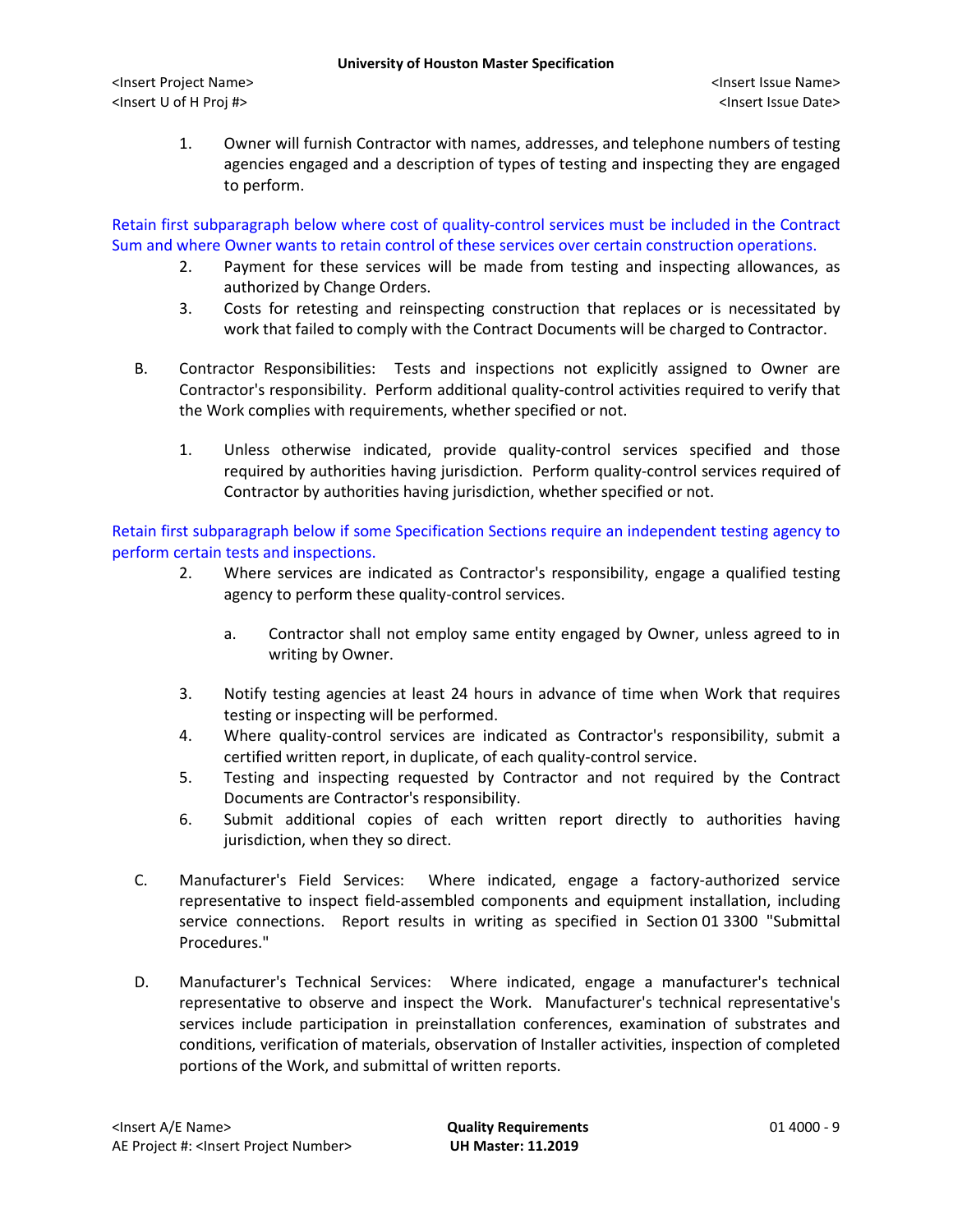- E. Retesting/Reinspecting: Regardless of whether original tests or inspections were Contractor's responsibility, provide quality-control services, including retesting and reinspecting, for construction that replaced Work that failed to comply with the Contract Documents.
- F. Testing Agency Responsibilities: Cooperate with Architect, Commissioning Authority and Contractor in performance of duties. Provide qualified personnel to perform required tests and inspections.
	- 1. Notify Architect, Commissioning Authority, and Contractor promptly of irregularities or deficiencies observed in the Work during performance of its services.
	- 2. Determine the location from which test samples will be taken and in which in-situ tests are conducted.
	- 3. Conduct and interpret tests and inspections and state in each report whether tested and inspected work complies with or deviates from requirements.
	- 4. Submit a certified written report, in duplicate, of each test, inspection, and similar quality-control service through Contractor.
	- 5. Do not release, revoke, alter, or increase the Contract Document requirements or approve or accept any portion of the Work.
	- 6. Do not perform any duties of Contractor.
- G. Associated Services: Cooperate with agencies performing required tests, inspections, and similar quality-control services, and provide reasonable auxiliary services as requested. Notify agency sufficiently in advance of operations to permit assignment of personnel. Provide the following:
	- 1. Access to the Work.
	- 2. Incidental labor and facilities necessary to facilitate tests and inspections.
	- 3. Adequate quantities of representative samples of materials that require testing and inspecting. Assist agency in obtaining samples.
	- 4. Facilities for storage and field curing of test samples.
	- 5. Delivery of samples to testing agencies.
	- 6. Preliminary design mix proposed for use for material mixes that require control by testing agency.
	- 7. Security and protection for samples and for testing and inspecting equipment at Project site.
- H. Coordination: Coordinate sequence of activities to accommodate required quality-assurance and -control services with a minimum of delay and to avoid necessity of removing and replacing construction to accommodate testing and inspecting.
	- 1. Schedule times for tests, inspections, obtaining samples, and similar activities.
- I. Schedule of Tests and Inspections: Prepare a schedule of tests, inspections, and similar quality-control services required by the Contract Documents as a component of Contractor's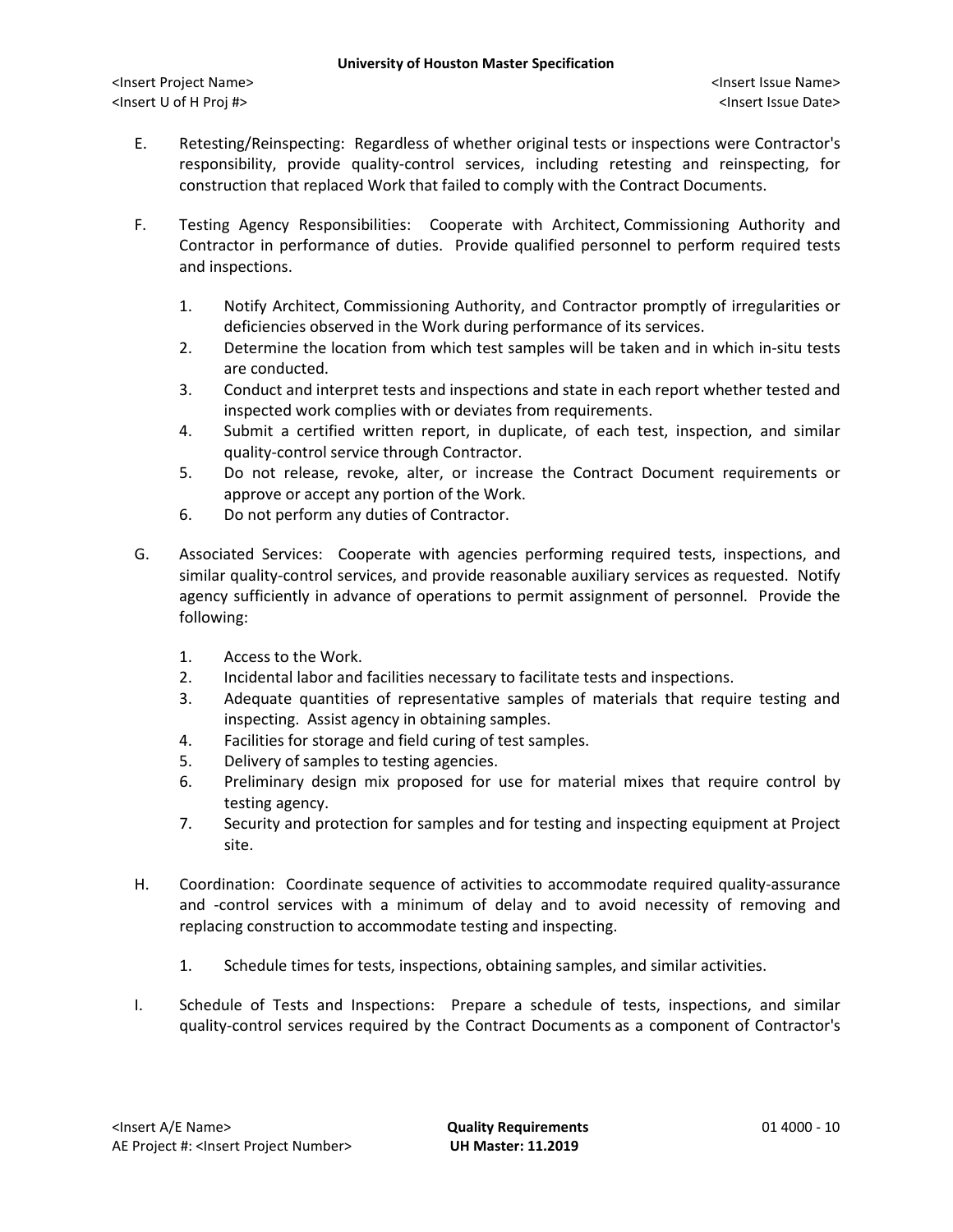quality-control plan. Coordinate and submit concurrently with Contractor's construction schedule. Update as the Work progresses.

1. Distribution: Distribute schedule to Owner, Architect, Commissioning Authority, testing agencies, and each party involved in performance of portions of the Work where tests and inspections are required.

#### 1.11 SPECIAL TESTS AND INSPECTIONS

- A. Special Tests and Inspections: Conducted by a qualified testing agency as required by authorities having jurisdiction, as indicated in individual Specification Sections, and as follows:
	- 1. Notify Architect, Commissioning Authority, and Contractor promptly of irregularities and deficiencies observed in the Work during performance of its services.
	- 2. Submit a certified written report of each test, inspection, and similar quality-control service to Architect and Commissioning Authority with copy to Contractor and to authorities having jurisdiction.
	- 3. Submit a final report of special tests and inspections at Substantial Completion, which includes a list of unresolved deficiencies.
	- 4. Interpret tests and inspections and state in each report whether tested and inspected work complies with or deviates from the Contract Documents.
	- 5. Retest and reinspect corrected work.
- PART 2 PRODUCTS (Not Used)

#### PART 3 - EXECUTION

- 3.1 TEST AND INSPECTION LOG
	- A. Test and Inspection Log: Prepare a record of tests and inspections. Include the following:
		- 1. Date test or inspection was conducted.
		- 2. Description of the Work tested or inspected.
		- 3. Date test or inspection results were transmitted to Architect.
		- 4. Identification of testing agency or special inspector conducting test or inspection.
	- B. Maintain log at Project site. Post changes and revisions as they occur. Provide access to test and inspection log for Architect's and Commissioning Authority's reference during normal working hours.

#### 3.2 REPAIR AND PROTECTION

A. General: On completion of testing, inspecting, sample taking, and similar services, repair damaged construction and restore substrates and finishes.